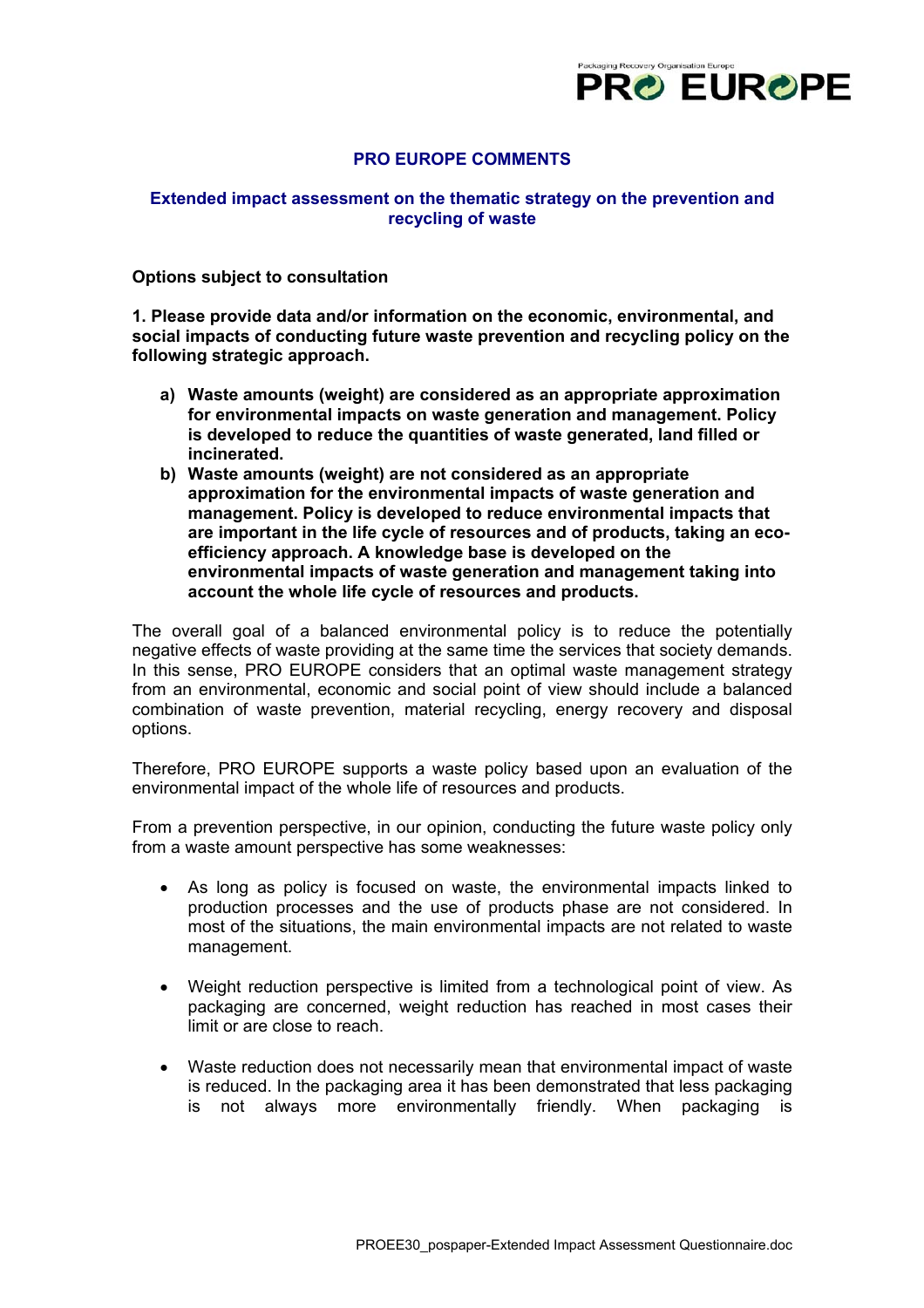

underestimated, the outcome is a higher environmental impact: not only packaging waste has to be managed but also product waste<sup>[1](#page-1-0)</sup>.

• Waste amount perspective is quite restrictive and does not reflect trends of the economic growth and the demands of society.

On the other hand, from a waste management perspective, the objective should be to establish an economic and environmentally feasible waste management policy with social acceptance. In this sense PRO EUROPE considers that the future policy should take into account that:

- A waste policy based only upon weight could imply setting up continuously increasing recovery and recycling targets. From our experiences in the packaging waste area, infinite recycling is not always the most efficient option from the cost-benefit perspective, as far as resources invested could become higher than the natural resources saved.
- The developing of a market for secondary raw materials is a key issue that could determine the success or failure of a waste recycling strategy. Moreover, European waste policy should consider the introduction of measures aimed to achieve that products made from secondary raw materials would be competitive and count on social acceptance. In this sense, in the packaging area some interesting projects carried out jointly between compliance schemes and trade have achieved very good results on consumer's acceptance towards products made of recycled materials $2$ .

## **Optimising the benefits from recycling of waste**

**2. Please provide data and/or information on the economic, environmental, and social impacts of setting recycling targets in the following ways.** 

- **a) No further recycling targets- relying on existing legislation and the market to encourage recycling.**
- **b) Setting material based binding targets that are equally ambitious for Member States and are additional to targets contained in existing end-oflife products directives. This would concern for example, inert materials, rubber, plastics, PVC and paper.**
- **c) Setting material based binding targets that are equally ambitious for Member States whilst repealing existing end-of-life product based recycling targets (other provisions relating to collection, dismantling, etc. remaining unchanged). This would concern, for example, inert materials, rubber, plastics, PVC and paper.**
- **d) Setting additional recycling binding targets that are equally ambitious for Member States for priority end-of-life products. This could include, for example, furniture, buildings, tyres, toys, newspapers and magazines.**
- **e) Setting targets differentiated by Member State.**

 $\overline{a}$ 

**f) Basing targets on collection of waste destined to recycling.** 

<span id="page-1-0"></span> $<sup>1</sup>$  "Effective packaging-effective prevention. Packaging prevention by an integrated approach" PRO</sup> EUROPE 2004, page 10.

<span id="page-1-1"></span> $2$  Eco-emballages and Carrefour Project "Métamorphose", carried out in 2004. This joint action tries to improve the awareness of consumers on the positive impact for the environment of products made of recycled materials.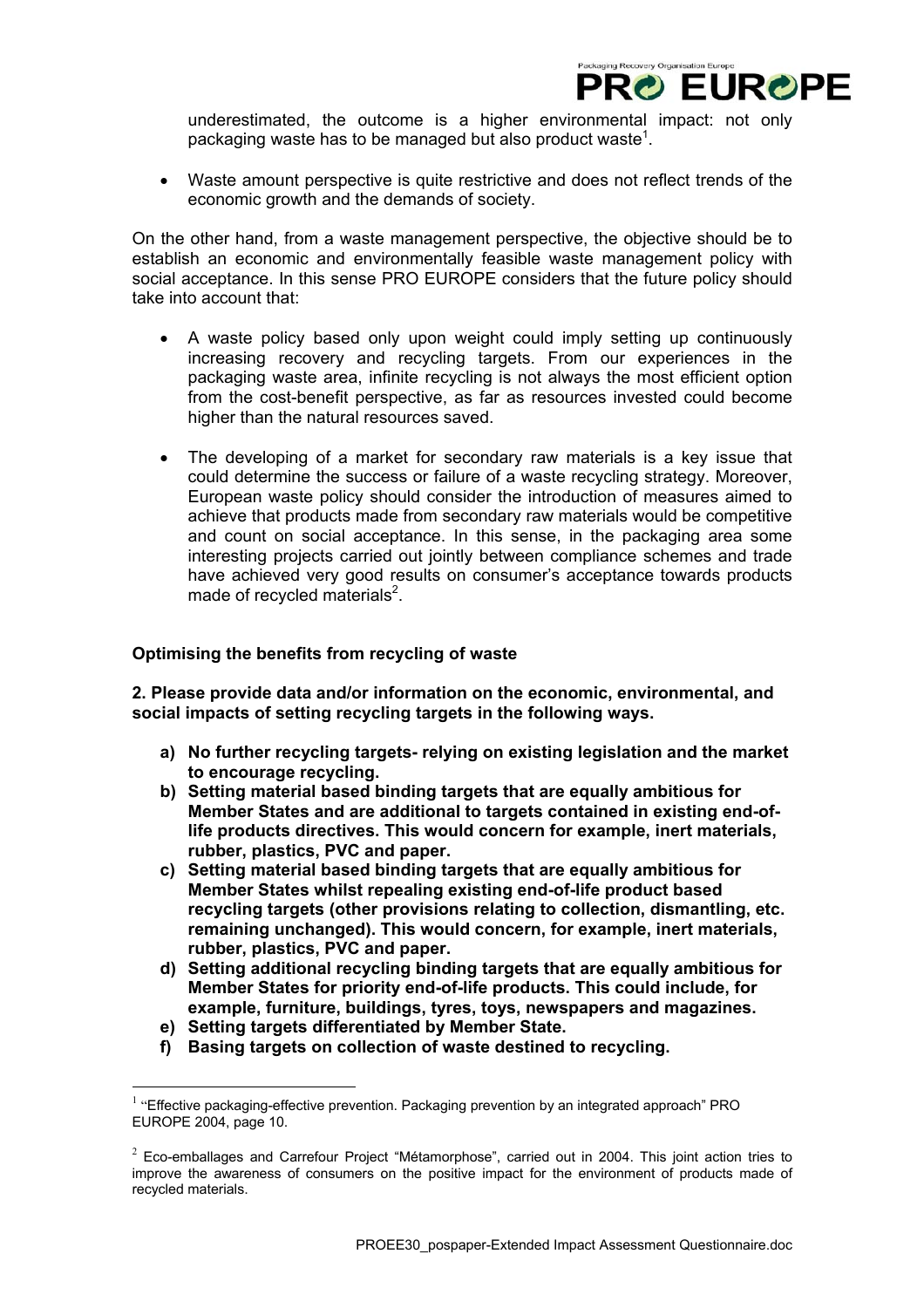

There could be potential environmental and economic benefits to setting up a comprehensive approach of waste recycling by materials, but there are also a number of practical difficulties and we recommend that further research and consultation work be undertaken. Detailed information will be necessary on each waste stream in order to conduct the necessary cost-benefit analysis to determine how each one could contribute to a global material target.

Producer responsibility based schemes have demonstrated to be environmentally and economically efficient solutions for packaging waste. In this sense, producer responsibility in conjunction with an equitable division of costs between the parties involved yields the final objective: to reduce the potentially negative effects of waste.

Regarding the waste collection systems, it should be necessary to look for potential synergies among those waste streams whose joint collection could be more efficient form an environmental and economic point of view. This could be acceptable if it improves current waste collection systems and the quality of the packaging waste collected material is equally good, optimising at the same time collection costs.

In the area of packaging, in some countries there are already implemented joint collection systems of paper-cardboard packaging and journals, magazines, etc... and some new pilot projects are being implemented like the "Yellow Bin Plus" (Gelbe Tonne Plus) in Leipzig, collecting lightweight packaging (plastic, beverage carton, metals) together with waste from the same materials and some electrical and electronic equipment. Nevertheless, as we have mentioned, the equitable division of costs between the parties involved is a key question in order to implement a fair system.

Additionally, when a comprehensive waste management policy for municipal solid waste is planned it is necessary to take into account that selective collection systems have to count on consumers' acceptance. Consumers play a key role in the success or failure of selective collection programmes. They should be as simple as possible in order to motivate the consumer to participate on them.

Under the scope of PRO EUROPE compliance schemes, more than 400 million of inhabitants have incorporated to their lifestyle packaging waste selective collection habits. Moreover, during the last years some surveys have been conducted to figure out consumers' patterns on selective collection which shows that in Germany, nine out of ten households separate their waste, in Sweden, 81 per cent and in Spain 73 per cent of the population do so. $3$ 

Hence, before any change regarding consumers' selective collection patterns would be included, it has to be analyzed carefully from an environmental, economic and social perspective its impact on the already existing programmes. Any measure derived from the Thematic Strategy should profit the experience of packaging waste collection and recovery schemes throughout the EU, which have demonstrated very good results. The contrary could lead to important environmental, technical, economical and social losses.

For all the above mentioned reasons, in PRO EUROPE's opinion, a material based approach could be investigated further to work in parallel and in complement with product based targets for particular waste streams.

 $\overline{a}$ 

<span id="page-2-0"></span> $3$  "Effective packaging-effective prevention. Packaging prevention by an integrated approach" PRO EUROPE 2004.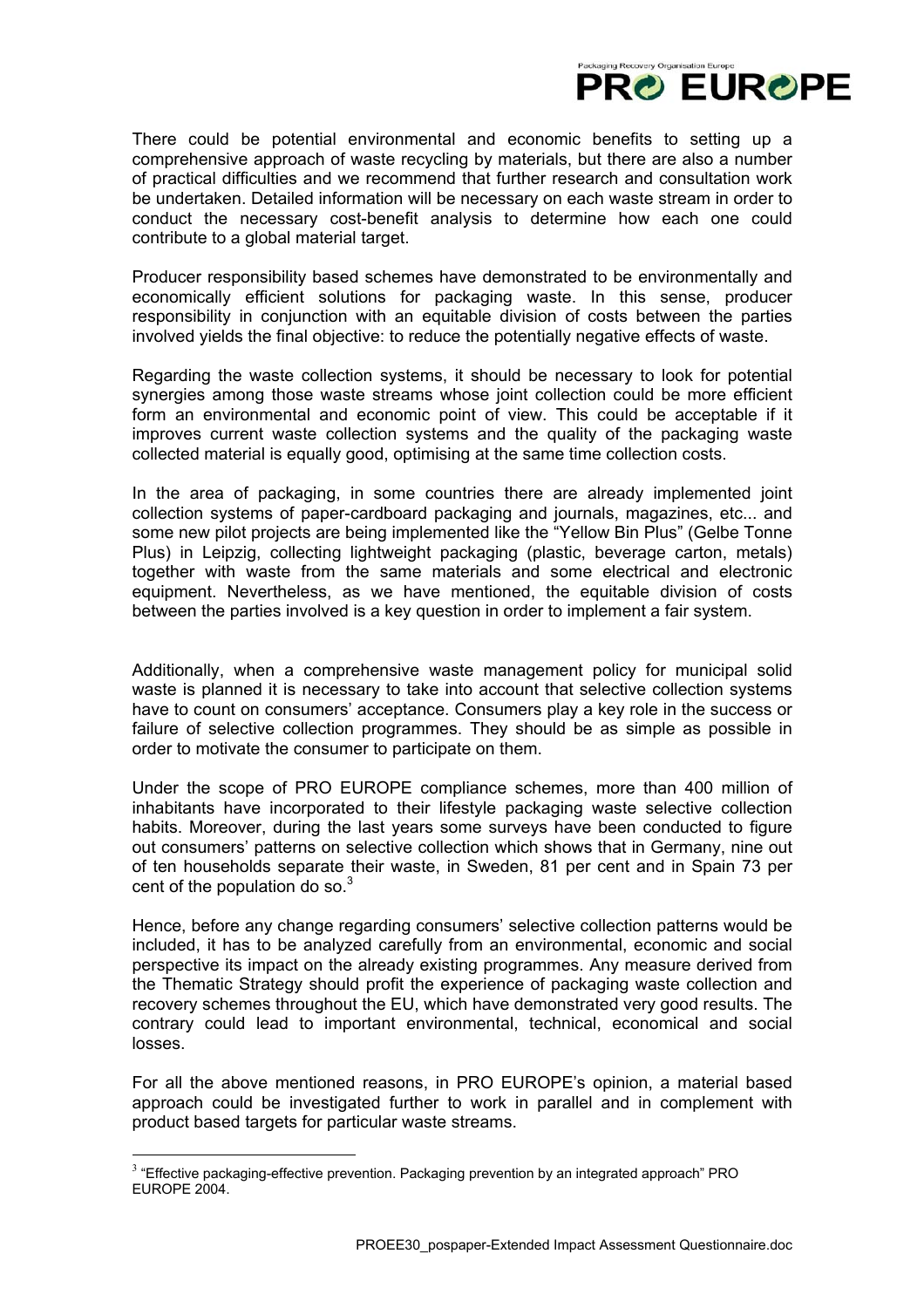

On the other hand, PRO EUROPE considers that waste recycling targets should be set up as common national targets for all Member States, like the already existing packaging waste recycling and recovery targets. European targets could have a difficult practical application implying many obstacles and problems of competition.

**3. Please provide data and/or information on the economic, environmental and social impacts of taking the following measures to achieve waste recycling target.** 

- **a) Introducing an obligation for Member States so set waste disposal charges in such a way that the total costs of these operations reach minimum levels, at around 70-90 € per tonne, i.e. broadly equivalent to the cost of incineration.**
- **b) Introducing further producer responsibility obligations bearing on the manufacturers of products, assuming that recycling targets would be fixed at levels so that across the EU the economic costs would not exceed the environmental benefits.**
- **c) Introducing producer responsibility obligations bearing on the producers of materials, assuming that recycling targets would be fixed at levels so that across the EU the economic costs would not exceed the environmental benefits.**
- **d) Negotiating voluntary agreements at EU and/or national level including a mix of measures.**
- **e) Recommending to Member States to systematically implement "payas-you-throw" schemes.**

As a premise, PRO EUROPE supports a global approach mixing legal, voluntary and economic instruments involving every stakeholder from producer to consumer which could reinforce the effects of implementing each of these instruments by themselves.

All the proposed measures should be analysed from a cost-benefit perspective. Although PRO EUROPE is fully aware of the methodological limitations of costbenefit analysis, it believes that it can be used by policy makers to provide criteria for the necessary framework to develop a balanced waste management policy from the environmental and economical point of view.

Regarding the concrete measures proposed, PRO EUROPE welcomes those initiatives aimed to foster waste recycling and which contribute to a sustainable waste management policy.

In relation to the implementation of landfill taxes, they have to reflect the real current and future costs of managing a controlled landfill. This will help to balance landfill costs with recovery options due to the fact that, at this moment, landfill is often the cheapest waste management option.

Concerning Pay-as-you-throw schemes, they have already been implemented in several Member States with a positive impact on consumer awareness and selective collection results. From our experience, we can point out a risk that this kind of schemes sometimes implies: the pressure on the "refused fraction" can lead to an "illegal dumping" placing the "refused fraction" in the containers aimed to certain selectively collected wastes, like packaging. Additionally, consumers should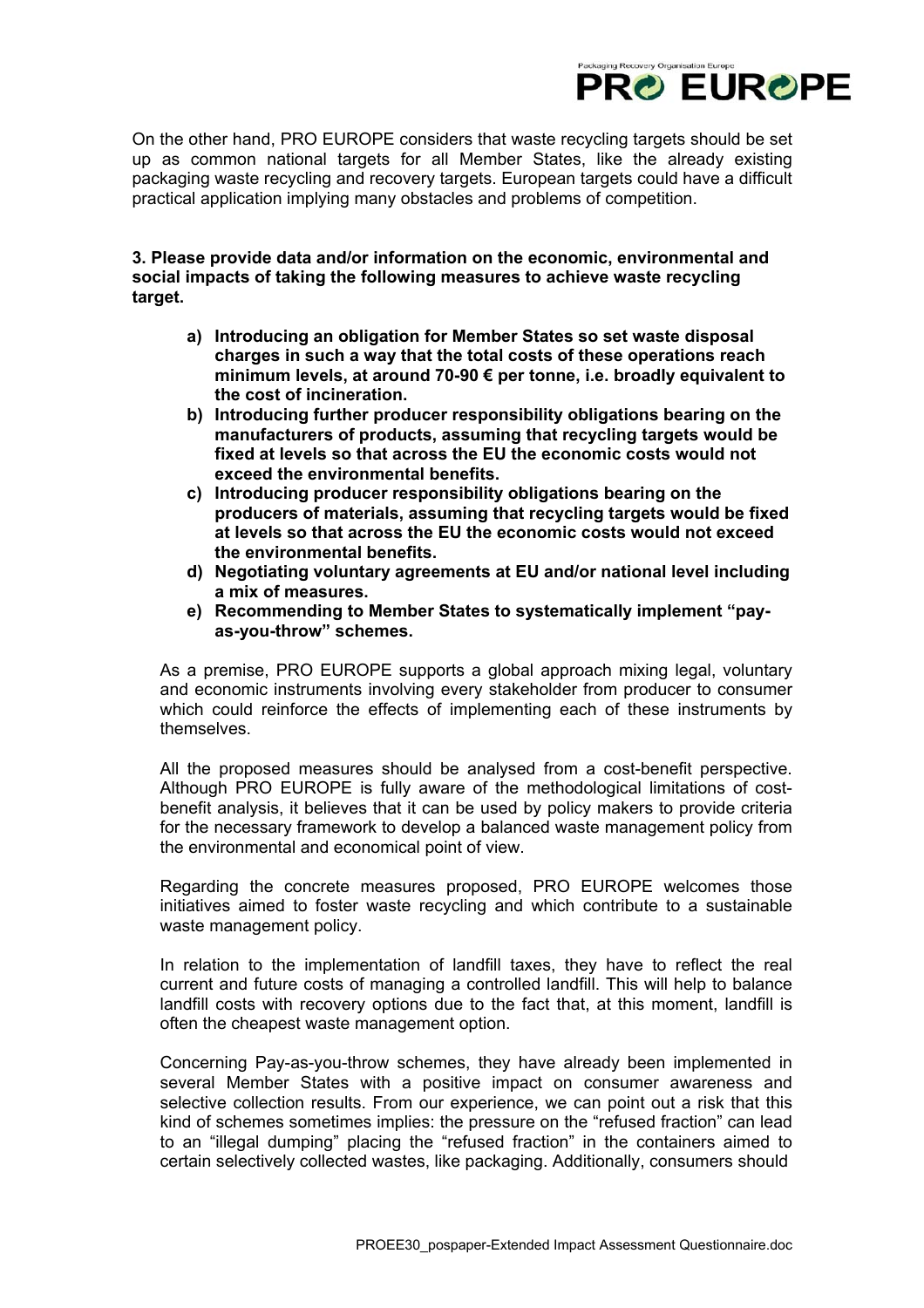not be charged twice for the same concept (producer responsibility fees + waste management municipal taxes).Therefore, when implemented pay-as-you-throw schemes, it is necessary to increase the control of collection system and the education of the consumer.

ckaging Recovery Organisation Europe

**PRO EUROPE** 

At European level, although it seems difficult to implement due to the local factors involved, we consider that the Commission has an important role to play promoting the exchange of experiences at EU level.

**4. Please provide data and/or information on the economic, environmental and social impacts of taking the following measures to ensure common waste treatment standard waste treatment facilities throughout the EU, thus achieving a level playing field for recycling activities and for recycled material. Please include data and information on how these options could contribute to reaching recycling targets.** 

- **a) Extending the IPPC Directive to all waste treatment operations. Stakeholders should assume that installations below a certain threshold would not be covered.**
- **b) Defining EU-wide criteria for recycled materials.**
- **c) Reinforcing the powers of Member States to object to shipments of waste destined to facilities that have lower environmental standards that national facilities.**
- **d) Reinforcing EU requirements that waste management facilities be subject to regular inspection and reporting obligations such as informing on the flows of waste entering and exiting the individual facilities.**

From an environmental perspective, the main goal of the European waste management policy should be to reduce the different impacts that waste can produce.

Therefore, considering the great number of potential impacts and agents involved, PRO EUROPE thinks that a voluntary approach combining flexible mechanisms would be the most effective way to prevent and reduce environmental impacts. A great variety of measures and mechanisms would be available for all the agents implied and, for this reason, all the above mentioned measures like IPPC, common criteria for recycled materials, etc. could be appropriate.

Regarding the proposal of extending the IPPC Directive to all waste treatment operations, we would like to point out that most polluting activities of the waste management sector are already under its scope. The possibility of enlarging the scope of this Directive to the whole waste management operation has to be carefully assessed in order to establish proportional measures to the environmental impact of each process.

From an economic perspective:

- It is necessary to avoid excessive economic burden on the different agents implied in order to have balanced measures from an economic point of view.
- The situation of the new Member States should be taken into account. Our cooperation with the new UE members has revealed that many countries still have enormous deficits as far as operational waste and resource management systems are concerned. In the view of PRO EUROPE,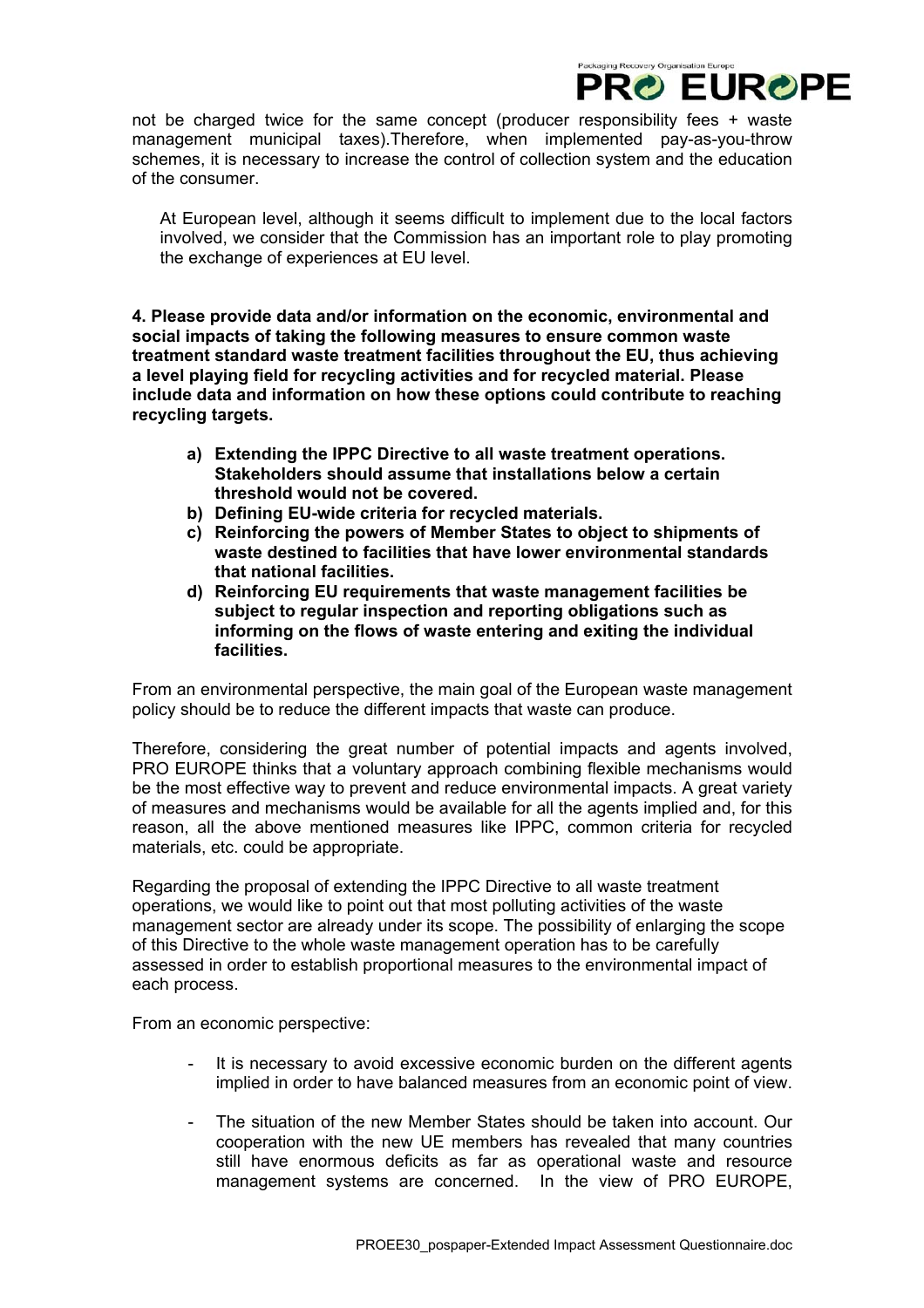therefore, these countries will remain in need of material and personnel support for several years to come. In this sense, requiring excessive efforts could discourage them.

Packaging Recovery Organisation Europe

**PRO EUROPE** 

In this sense, it has to be considered that recycling industry does not have a long tradition and, for the above mentioned reasons, in our opinion, a stimulating legal and economic framework should be set up. It would create the appropriate conditions to foster efforts towards contributing reaching recycling targets. In this sense, the development of a sound market for secondary raw materials and the investments on research and development play a key role.

# **Waste Prevention**

**Important note: We are aware that responding to questions 5, 6 and 7 of this section of the questionnaire is difficult. It may be possible for you only to pro qualitative information. You might also want to express you opinion on the issues raised in the questions. We would then ask you to give the evidence or which your opinion is based and to clearly separate opinion form evidence in answer.** 

**5. Please provide data and/or information on the economic, environmental and social impacts of setting the following type of waste prevention targets and would these impacts vary for different categories of waste flows, for example municipal waste, industrial waste or hazardous waste? For options b, c and d, the same level of ambition should be presumed – the question seeks to ascertain the difference in impact of the different methods of calculation of targets not to discuss particular waste flows.** 

- **a) No setting of waste prevention targets**
- **b) Setting weight based waste prevention targets**
- **c) Setting substance content based (e.g. heavy metals) targets for qualitative prevention**
- **d) Setting environmental pressure based prevention targets. This would target pressures that the generation of the waste exerts on the environmental, for example emissions of greenhouse gases.**

From PRO EUROPE's point of view, prevention should be tackled in a broad sense. Besides qualitative and quantitative reduction, measures directed to reintroduce raw materials into the production process is a way of preventing waste. Besides this, any measure aimed at reducing the environmental impact of waste should cover all phases (production, trade, distribution, use and disposal) and not being focused on one or some of them.

Regarding the possibility of setting up waste prevention targets, the lack of reliable statistics makes very difficult to tackle prevention through a quantitative target. As the Commission recognises in its Communication, "Towards a thematic strategy on waste prevention and recycling", it will be necessary to wait until 2008 to have a first assessment of waste generation trends, as a consequence of the implementation of the regulation on waste statistics.

Nevertheless, when considering the possibility of setting up prevention targets it is necessary to take into account that waste generation depends on two main factors: economic growth and demographic changes. Their concrete influence on waste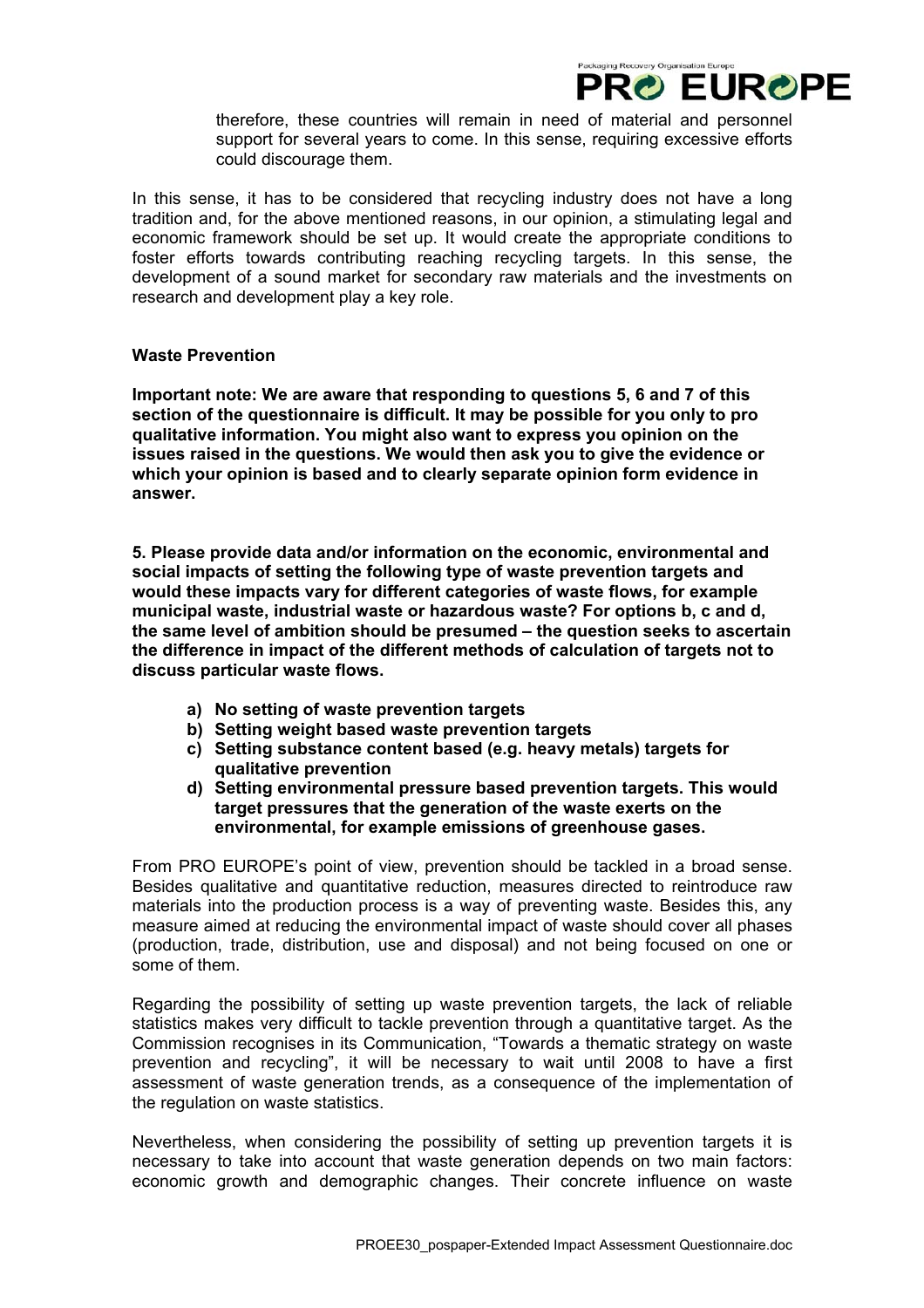generation it is often unknown and its evolution is difficult to predict. Consequently it is not clear for PRO EUROPE how targets, that by their nature are not flexible enough to be aware of the context, can help to reduce the environmental impact of waste taking into account at the same time social and economic changes.

ckaging Recovery Organisation Europ

**PRO EUROPE** 

From the experience of PRO EUROPE and its national schemes regarding packaging prevention, industry is really interested to work on prevention, not only for environmental reasons but for economic ones. A direct consequence of the work that has already been done on packaging prevention is the decoupling between GDP and packaging waste that has been reached in countries like Germany, France, Belgium, Spain and Austria (see attached document). Moreover, this clearly shows how the existence of a quantitative prevention target on packaging waste did not lead in Spain to better results in comparison with those reached in countries without this legal requirement.

**6. Please provide data and/or information on the economic, environmental and social impacts of setting an European weight based target at the following levels (assuming European annual GDP growth of 3 %)? Would these impacts vary for different categories waste flows, for example total waste, municipal waste, industrial waste or hazardous waste?** 

- **a) Decoupling of waste generation from GDP growth and stabilising waste generation by 2012 to the level of 2002**
- **b) A reduction of 5% in waste growth by 2012 compared to 2002 levels.**
- **c) A reduction of 10% in waste growth by 2012 compared to 2002 levels**

In the same sense that we have indicated in the previous question, the lack of reliable statistics makes it very difficult to set up a quantitative target. Setting up unrealistic targets would imply discouraging all agents from making efforts to achieve those too ambitious targets.

On the other hand, waste generation can not be completely decoupled from the economic growth as any of the above mentioned options. The reasonable objective should be to achieve that those parameters would not grow at the same rate. Regarding packaging waste, this objective has already been achieved in countries like Germany, France, Belgium, Spain and Austria, as it has been indicated in question number 5.

**7. Please provide data and/or information on the economic, environmental and social impacts of setting waste prevention targets in the following way?** 

- **a) Setting EU wide indicative prevention targets (All Member States have to reach X%).**
- **b) Setting binding targets at European level that are differentiated by Member States (Member State N1 has to reach X %, Member State N2 has to reach Y %, depending on their individual situation).**
- **c) An obligation for Member States to set prevention targets at national level.**

On the basis of PRO EUROPE national compliance schemes' experience, to tackle waste prevention through quantitative targets does not imply better results.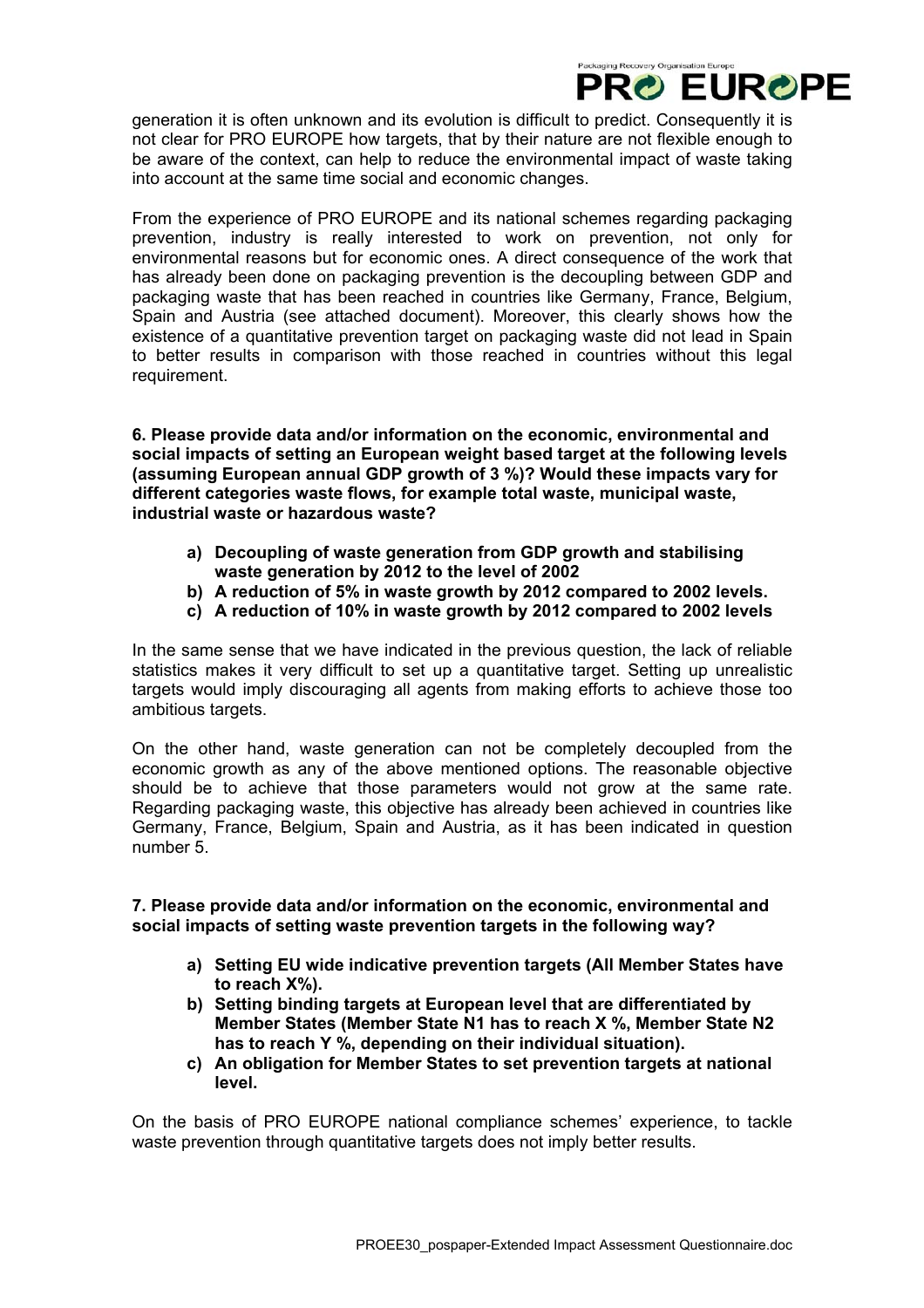Therefore, in case a prevention target would be finally set up, in our view neither it is justified to set up targets differentiated by Member State nor to allow each country to set up their own targets at national level, due to the fact that it could cause future problems of unfair competition along EU.

ckaging Recovery Organisation Europe

**PRO EUROPE** 

**8. Please provide data and/or information on the economic, environmental and social impacts of meeting waste prevention targets through the following categories of waste prevention measures?** 

- **a) Putting in place producer based measures, such as for example ecodesign obligations in the general line of the EuP Proposal.**
- **b) Production process based measures (e.g. while reviewing IPPC BREFs increase their focus on waste prevention, promote the systematic targeting of waste prevention in environmental management systems).**
- **c) The promotion of consumer based measures (information campaigns, eco-labelling, PAYT).**
- **d) An obligation for Member States to draw-up waste prevention programmes.**
- **e) Negotiation of sectoral agreements at EU and /or national level containing prevention targets and a mix of measures.**

For the above mentioned reasons, the Commission should adopt a global and voluntary prevention approach, comprising not only wastes but resources and involving every stakeholder from producer to consumer.

PRO EUROPE agrees with the main measures to minimize the environmental impact of waste addressed in the Thematic Strategy. As it has been mentioned before, a global approach mixing legal, voluntary and economic instruments could reinforce the effects of implementing each of these instruments individually.

In order to achieve good results on prevention, it is necessary to combine different instruments and not to put all the responsibility only on one agent. PRO EUROPE and its members are supportive of further inclusive action such as information campaigns aimed at consumers, different actions concerning eco-design, promotion of research and development activities concerning new packaging materials technologies, etc…

Fully aware of the importance of consumer education, PRO EUROPE has carried out different projects, like the recent "European Youth Eco- Parliament" (Berlin,  $22<sup>nd</sup>$  and 23<sup>rd</sup> September 2004). It is an environmental education initiative, aimed at hundreds of young people aged 13-15 years from ten countries across Europe. Young participants have written a "White Paper on environment" containing 5 resolutions and 15 proposals for action on the themes of air, energy, food, waste and air (more information on the website: [www.eyep.info](http://www.eyep.info/))

Moreover, as long as many factors and different agents are involved, PRO EUROPE recommends an approach towards prevention based on voluntary and sectoral agreements, which could lead to more effective results.

A successful example of a voluntary and integrated approach is Le Conseil National de l'Emballage in France. Its members are packaging material suppliers, packaging manufacturers, fillers, compliance schemes, retailers, consumers associations, environmental associations and representatives of local authorities.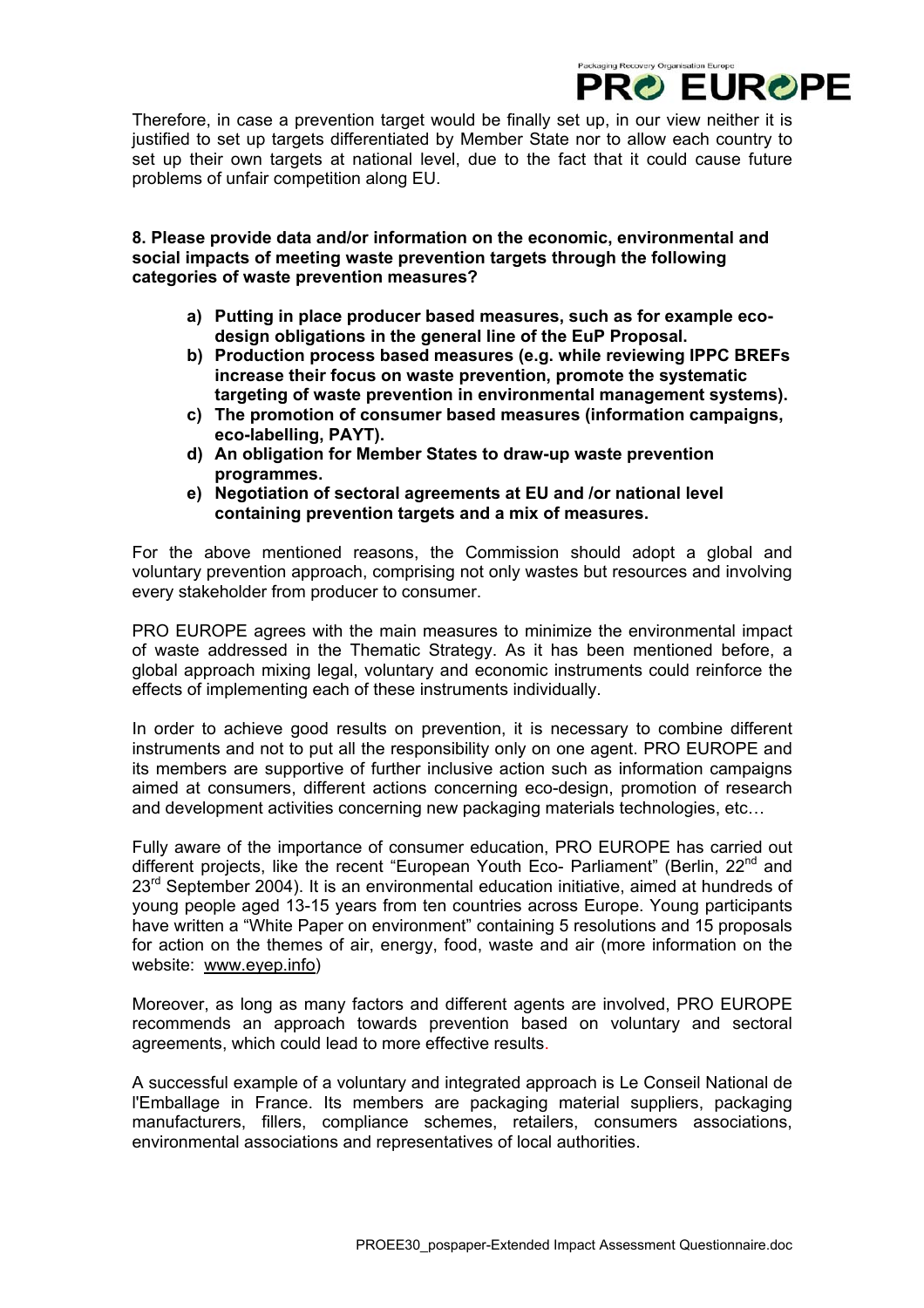The main objective is to develop a pragmatic and pedagogic approach towards packaging waste prevention. In this sense Le Conseil National de l'Emballage promotes among the companies and organisms involved in the whole packaging chain their engagement in a prevention active policy and to apply it during conception, manufacturing, use and waste management.

Packaging Recovery Organisation Europe

**PRO EUROPE** 

As a result of this voluntary and integrated approach, a broad consensus among all stakeholders supports all the activities carried out by this organisation. [\(www.conseil](http://www.conseil-emballage.com/)[emballage.com\)](http://www.conseil-emballage.com/)

# **Accompanying measures**

**9. Please provide data and/or information on the economic, environmental and social impacts of taking the following actions relating to the definitions of recovery and disposal?** 

- **a) Adapting definitions of recovery and disposal operation to technical progress within the limits of comitology – this would mean that the essential objective to substitute natural resources would remain central, i.e. as interpreted in current jurisprudence of the European Court of Justice.**
- **b) Reviewing in depth the definitions of recovery and disposal with a legislative act. This would allow the objective of recovery to be refined and the use of criteria to distinguish between recovery and disposal.**
- **c) Re-organizing the legal framework to move to a waste shipment control systems based on the control of waste flows rather than the use of the definitions of recovery and disposal.**

It is necessary to have clear definitions on recovery and disposal operations. Nevertheless, it is necessary to choose a flexible option to define those operations, as long as technical progress should be taken into account.

**10. Please provide data and/or information on the economic, environmental and social impacts of taking the following actions on the definition of waste?** 

- **a) No action on the definition of waste**
- **b) Developing informal guidelines for the case by case application of the definition of waste – dealing with, for example when a by-product is or is not a waste.**
- **c) Introducing in the waste framework Directive a provision allowing the exclusion from the definition of waste of materials complying with technical criteria – these could include aggregates and bio-diesel among others.**

This is a very complex question, which is still under consideration within PRO EUROPE.

**11. Please provide data and/or information on the economic, environmental and social impacts of combining certain options, where you consider the impact of a given combination to be important.**